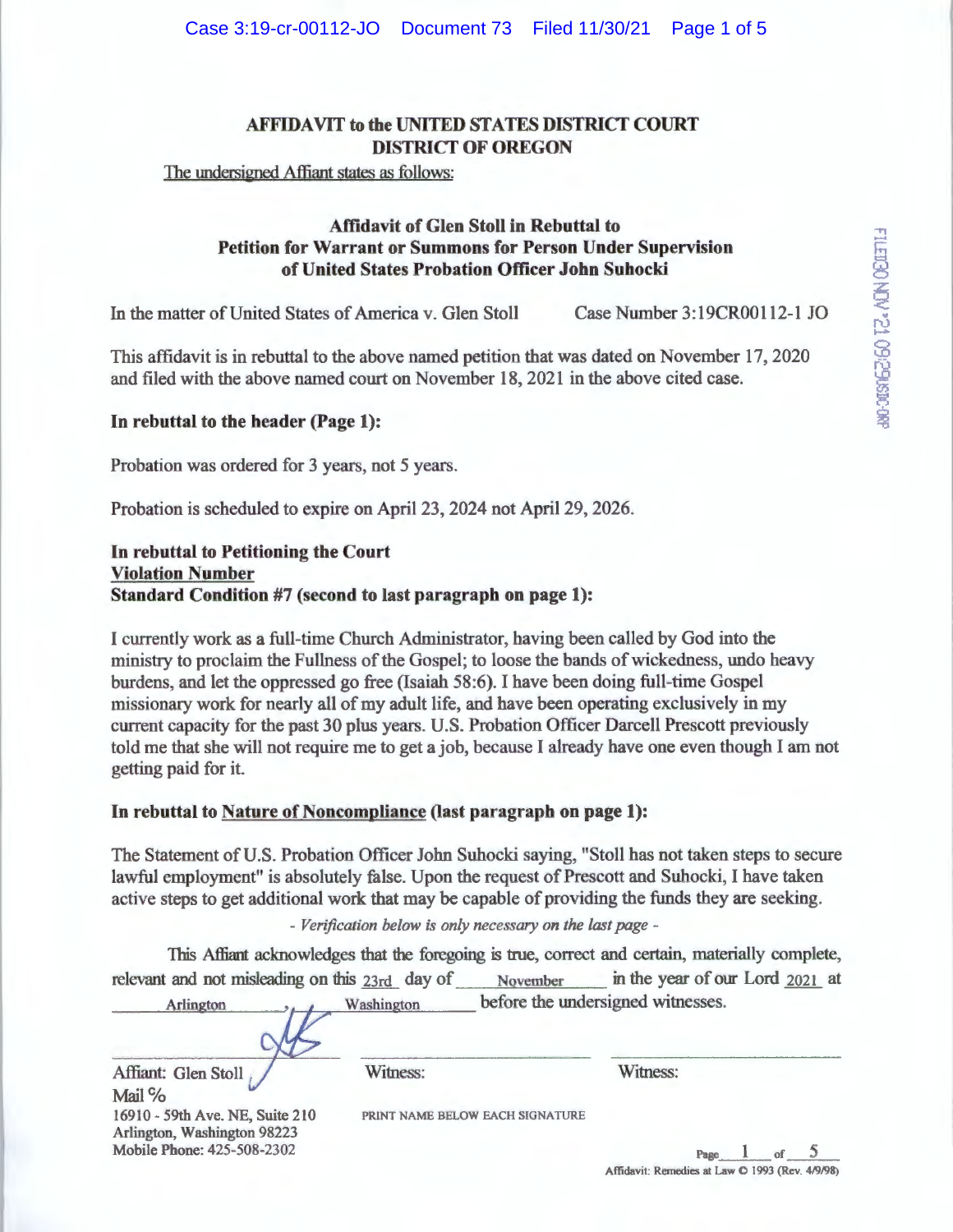#### The undersigned Affiant states as follows:

Contrary to what Suhocki falsely claims, Prescott could not have "reported that Stoll refuses to obtain legal employment" for any reason. I have never refused "to obtain legal employment" as Prescott will testify to on my behalf.

Although it is true that I do perform "service work for the Church," it is not true that the Church is "unwilling to help pay restitution." On the contrary, the Church has a source of funds they are willing to provide as restitution payments on my behalf, sufficient enough to pay it off within a few short years. However, I will need the government's cooperation in order to make this happen, as explained in my letter "Request to Terminate Probation (2021-10-07)" that is attached as **EXHIBIT A, and elsewhere.** 

## ( **continuing rebuttal with the first paragraph on page 2):**

Although my former defense attorney, Noah Horst, was on the conference call of October 6, 2021 as a courtesy, he was not representing me as my defense attorney ofrecord. Contrary to Suhocki's statement, Horst had been previously dismissed from the case.

I appreciate the motivation given to me by Suhocki and Prescott, and immediately began taking active steps to follow their recommendations. However, contrary to Suhocki's statement, neither Suhocki nor Prescott "provided leads for employment" of any kind. However, Prescott did provide me with a lead in an email she sent to me on 11/15/2021, to which I immediately followed up. Suhocki's statement is absolutely false that I "failed to seek lawful employment by given deadline."

On October 7, 2021, the day after our conference call, I prepared and mailed a letter to Prescott, Suhocki, Assistant U.S. Attorney Julia Jarrett, and Senior U.S. District Judge Robert E. Jones to memorialize our call. That letter is **EXHIBIT A** "Request to Terminate Probation (2021-10-07)" wherein I complained about the government's violation of our plea agreement, requested help in carrying out the plea agreement, and requested that probation be terminated. The last two paragraphs of my letter read as follows:

*As a result of yesterday's conference call, I have developed the following four-point plan in order to comply with the restitution requirements of the plea agreement: I. Submit my "Request to Terminate* 

- *Verification below is only necessary on the last page* -

This Affiant acknowledges that the foregoing is true, correct and certain, materially complete, relevant and not misleading on this 23rd day of November in the year of our Lord 2021 at

| Arlington                                       | Washington | before the undersigned witnesses. |  |  |
|-------------------------------------------------|------------|-----------------------------------|--|--|
|                                                 |            |                                   |  |  |
| Affiant: Glen Stoll<br>and the same officers of | Witness:   | Witness:                          |  |  |

Mail  $%$ 16910 - 59th Ave. NE, Suite 210 Arlington, Washington 98223 Mobile Phone: 425-508-2302

PRINT NAME BELOW EACH SIGNATURE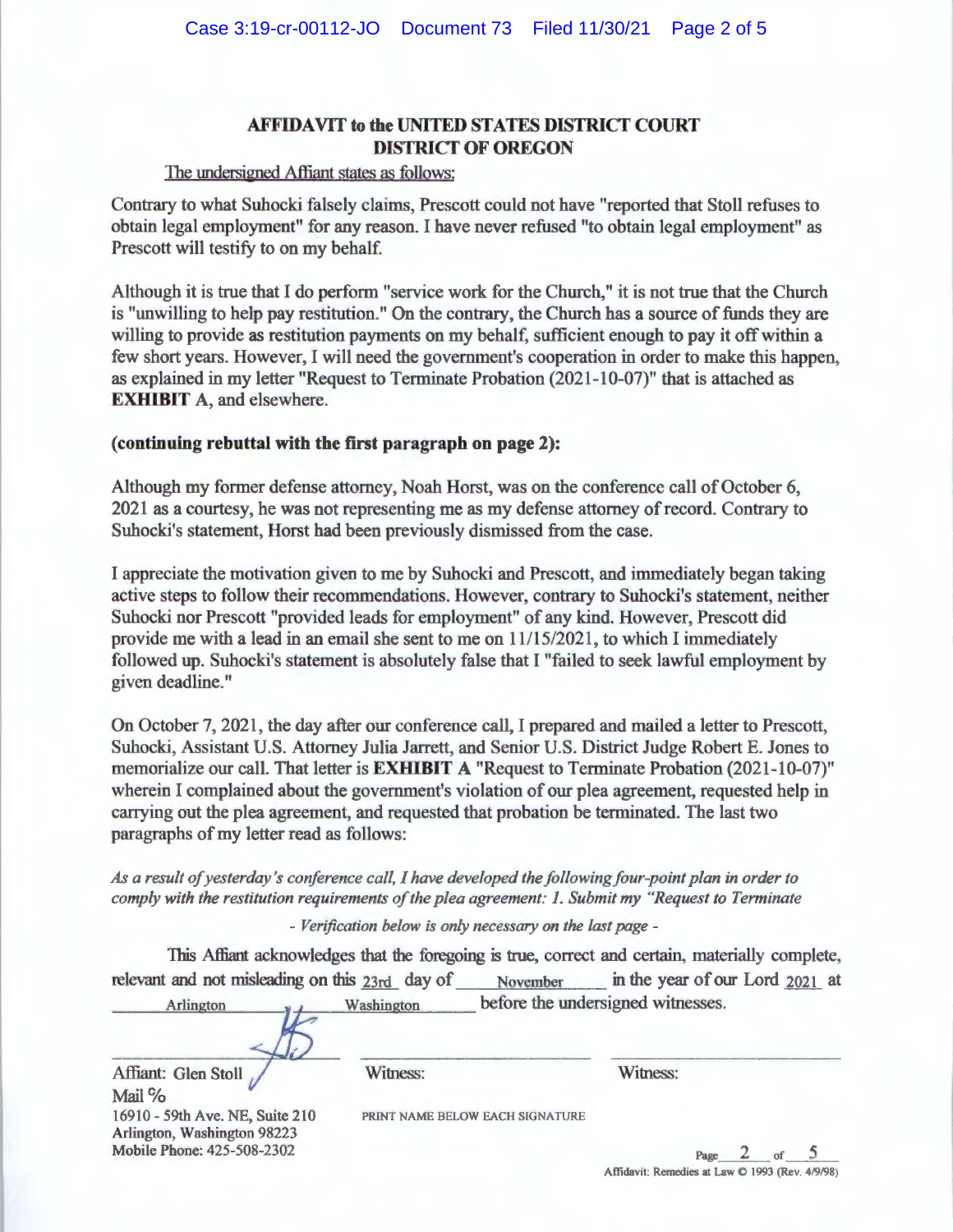#### The undersigned Affiant states as follows:

*Probation" (this letter), 2. Request NWBHS to make payments to the IRS on my behalf (as expressed above), 3. Attempt to make an appointment with the IRS, and 4. Apply with the state employment office to determine my employability.* 

*I hereby request that probation be terminated immediately, and that my attached "Correction to Judgment (2021-05-05)" be formally approved for the record In the alternative, please provide me with all of the information and assistance I have requested above, in addition to my attached "Correction to Judgment (2021-05-05)" being formally approved for the record, or dismiss this case and all of its charges, due to the government violating its obligation under the judgment and plea agreement.* 

Prescott, Suhocki, and I had an agreement as summarized in my above referenced letter. I have kept my end of the agreement faithfully. It is not right for Suhocki to accuse me of violating our agreement when I have actively pursued the four-point plan as outlined in the second to last paragraph of my above referenced letter. His decision to petition the court for a violation and schedule a hearing should never have been made without consulting with Prescott and me first. We were making fine progress until Suhocki and Jarrett interfered. From the moment I herd from my former attorney Horst that Jarrett wanted me to stop sending out my resumes, I have followed his advice to stop sending them out and to not communicate with the government, except to communicate with Prescott about what had happened and of my extreme disappointment about what Suhocki and Jarrett are doing.

## **In rebuttal to Violation Number Special Condition #4 (second paragraph on page 2):**

There have been no "changes in economic circumstances that might affect" my ability to pay. I am no more able to pay now than I have ever been, with the exception that the Church I work for is willing and able to make payments on my behalf as explained above and elsewhere.

### **In rebuttal to Nature of Noncompliance (third paragraph on page 2):**

The sentencing requires me to make payments, or to make a good faith effort according to the Revised Plea Agreement Letter attached as a part of **EXHIBIT A.** The Plea Agreement ( 1) allows me to "contest" the assessment of the restitution, which I am doing, (2) requires me to

### - *Verification below is only necessary on the last page* -

This Afliant acknowledges that the foregoing is true, correct and certain, materially complete, relevant and not misleading on this  $23rd$  day of November in the year of our Lord  $2021$  at

PRINT NAME BELOW EACH SIGNATURE

Arlington , Washington before the undersigned witnesses. *~·15\_* 

Affiant: Glen Stoll *Witness*: Witness: Mail % 16910 - 59th Ave. NE, Suite 210 Arlington, Washington 98223 Mobile Phone: 425-508-2302

Page 3 of 5 Affidavit: Remedies at Law **O** 1993 (Rev. 4/9/98)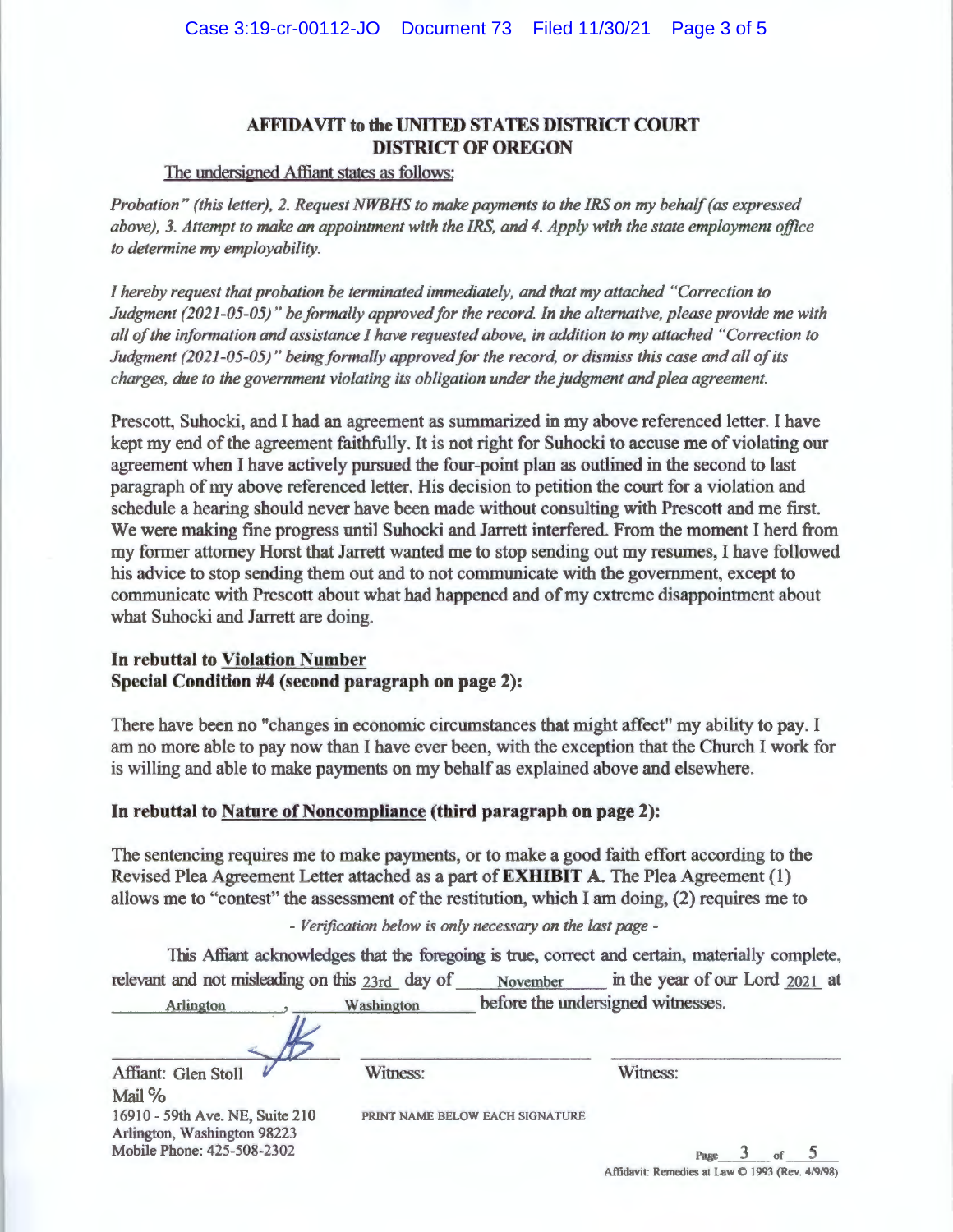### The undersigned Affiant states as follows:

"meet with the IRS" before any payments can be made, which I need help to do, (3) prohibits me from making "any claim for refund" on a restitution overpayment, of which any payment could be an overpayment, (4) requires me to authorize "the US Attorney to obtain a credit report" on me, which I have done but have not yet received a copy of such report as required, (5) places a top limit of "up to \$1 ,419,932 to the IRS" as restitution, but gives no bottom limit, and (6) makes no "conditions other than those set forth" in the agreement itself or as "confirmed on the record before the Court," which I have set forth in detail in the attached **EXHIBIT A** Request to Terminate Probation that I sent to Prescott, Suhocki, Jarrett, and Jones on October 7, 2021.

Additionally, the Church I work for has an obligation to make those restitution payments for me out of the proceeds derived from its partnership position with NWBHS. I have not seen any of this money. Substantial funds from that source should have been received by now, and accepted by the Federal Court and the IRS on my behalf. If managed properly, many of those payments should have already been made, and there should be sufficient funds to fully pay the expected restitution within a few short years. I am willing to pursue this source of funding, but am prohibited from doing so because the principal parties of NWBHS are convicted felons that I am not allowed to communicate with. Concerning my offer to "apply with the state employment office to determine my employability;" I have spoken with an agent of that office who suggested that I send out resumes and actively seek work, which I have done.

### **In rebuttal to U.S. Probation Officer Recommendation (fourth paragraph on page 2):**

Regardless of my doing everything that is required of me under the plea agreement, Suhocki has formally accused me of violating the agreement and obtained a Summons from Judge Jones on Thursday, November 18, 2021 for me to attend a telephonic hearing on Wednesday, November 24, 2001 at 1:30pm. Suhocki's Petition for the Summons was signed on Wednesday, November 17, 2021 and based upon his statements made therein, "under penalty of perjury that the foregoing is true and correct." If he is "under penalty of perjury" then he is already a convicted liar, because only people who are being punished for committing a crime are under its penalty.

Most of the statements of Suhocki, as I have rebutted above, were either things that he knew, could have known, or should have known were false, but he claimed to know that they were true, or they were statements that he claimed to know were true that he clearly did not know were true.

#### - *Verification below is only necessary on the last page* -

This Affiant acknowledges that the foregoing is true, correct and certain, materially complete, relevant and not misleading on this 23rd day of November in the year of our Lord 2021 at

PRINT NAME BELOW EACH SIGNATURE

| Arlington | Washington | before the undersigned witnesses. |  |
|-----------|------------|-----------------------------------|--|
|           |            |                                   |  |

Affiant: Glen Stoll **3. Witness:** Witness: Witness: Mail % 16910 - 59th Ave. NE, Suite 210 Arlington, Washington 98223 Mobile Phone: 425-508-2302

Page **4** of **5**  Affidavit: Remedies at Law **O** 1993 (Rev. 4/9/98)